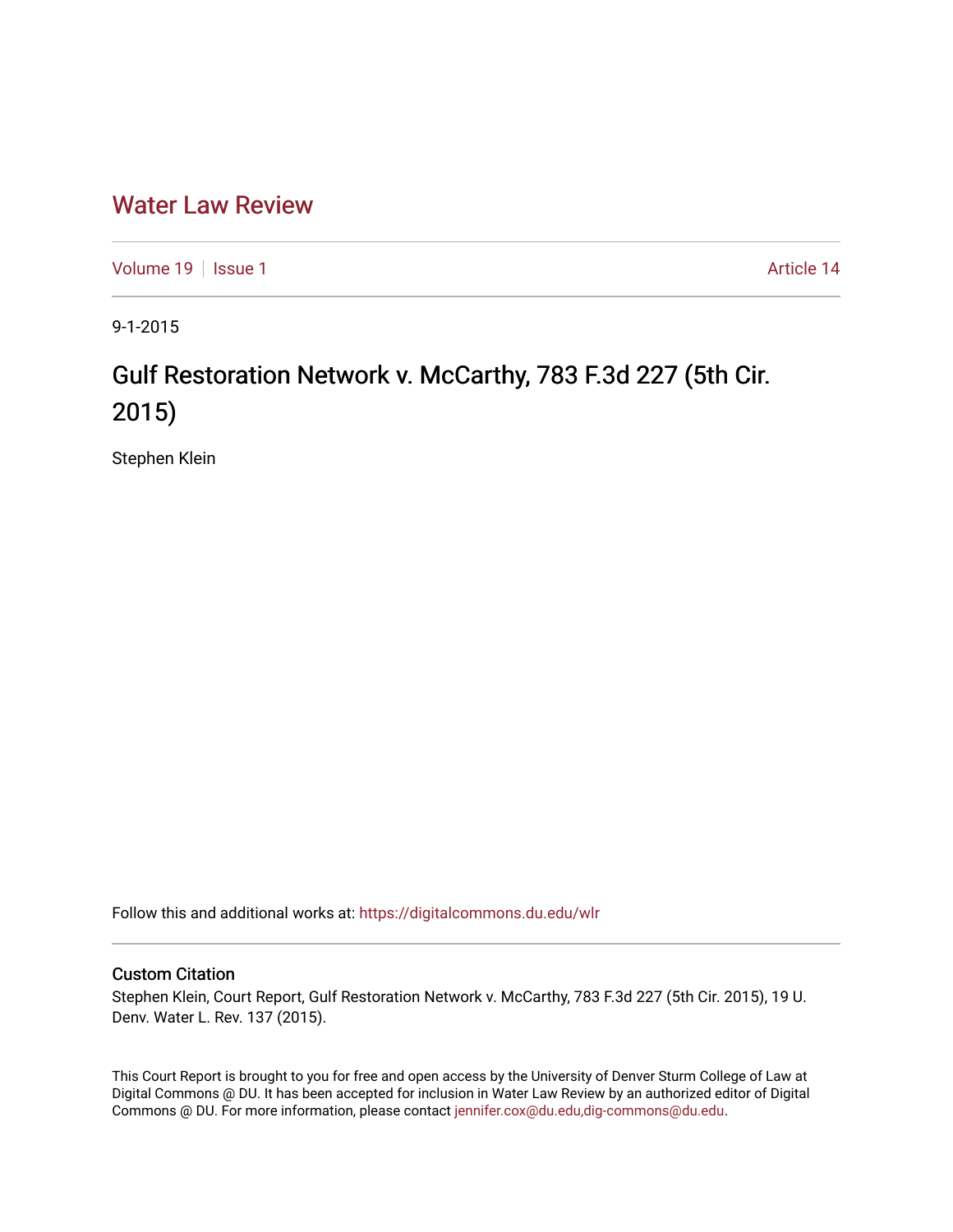For step two under *Chevron,* the Court contemplated both the legislative history and whether the EPA made a "reasonable policy choice" in its interpretation of the phrase "total maximum daily load." In these considerations, the Court concluded that because Congress used some of the language from the EPA's rule, the EPA had a strong argument that Congress both agreed with the EPA's TMDL definition and also aflirmatively incorporated the EPA's rule into statute. In addition, the Court determined that the EPA's requirements concerning TMDLs, including allocating among different kinds of sources, establishing a timetable, and getting "reasonable assurance" from states that the TMDLs would actually be implemented, were all reasonable. Therefore, the Court held that the EPA made a reasonable and legitimate policy choice in having these requirements.

Accordingly, the Court affirned the district court's opinion that the EPA did not exceed its authority to regulate through the Chesapeake Bay TMDL requirements.

*Lnmna Giauque*

### **UNTED STATES COURT** OF **APPEALS FOR THE FIFTH CIRCUIT**

Gulf Restoration Network v. McCarthy, 783 F.3d 227 (5th Cir. 2015) (holding that: (i) the EPA's refusal to regulate pollution resembled a rejection of a rulemaking petition, which is presumptively reviewable by the courts; (ii) the Clean Water Act possesses sulficiently specific language to allow for judicial review; and (iii) the EPA may refrain from making a necessity determination if it uses the language of the Clean Water Act to explain its decision).

In July 2008, a group of nonprofit environmental organizations, led by the Gulf Restoration Network ("Network"), petitioned the Environmental Protection Agency ("EPA") to regulate the high levels of nitrogen and phosphorous pollution that have entered waters in the Mississippi River Basin and created what the petition called a "dead zone" in the northern Gulf of Mexico. The EPA denied this petition, deciding that it could create more efficient regulations by working cooperatively with the states. Network then filed suit in the United States District Court, Eastern District of Louisiana, alleging that the EPA violated both the Administrative Procedure Act ("APA") and the Clean Water Act ("CWA"). The relevant section of the CWA stipulates that the EPA can directly create water standards if: (i) the state-created standards do not satisfy the requirements of the CWA; or (ii) the administrator decides that a new or improved standard is necessary. The district court ruled that the Supreme Court's decision in *Massachusetts v. EPA* required the EPA to make the requested necessity determination before denying the petition, and the court remanded the matter to the EPA to conduct such a determination. The EPA appealed the decision to the United States Court of Appeals, Fifth Circuit ("Court").

The Court began its inquiry by reviewing the district court's holding that it possessed subject matter jurisdiction to review the EPA's action. Generally, the United States government and its agencies possess sovereign immunity and are not subject to civil actions unless they consent to suit. Congress waived this immunity in the APA, which created a general presumption that the courts have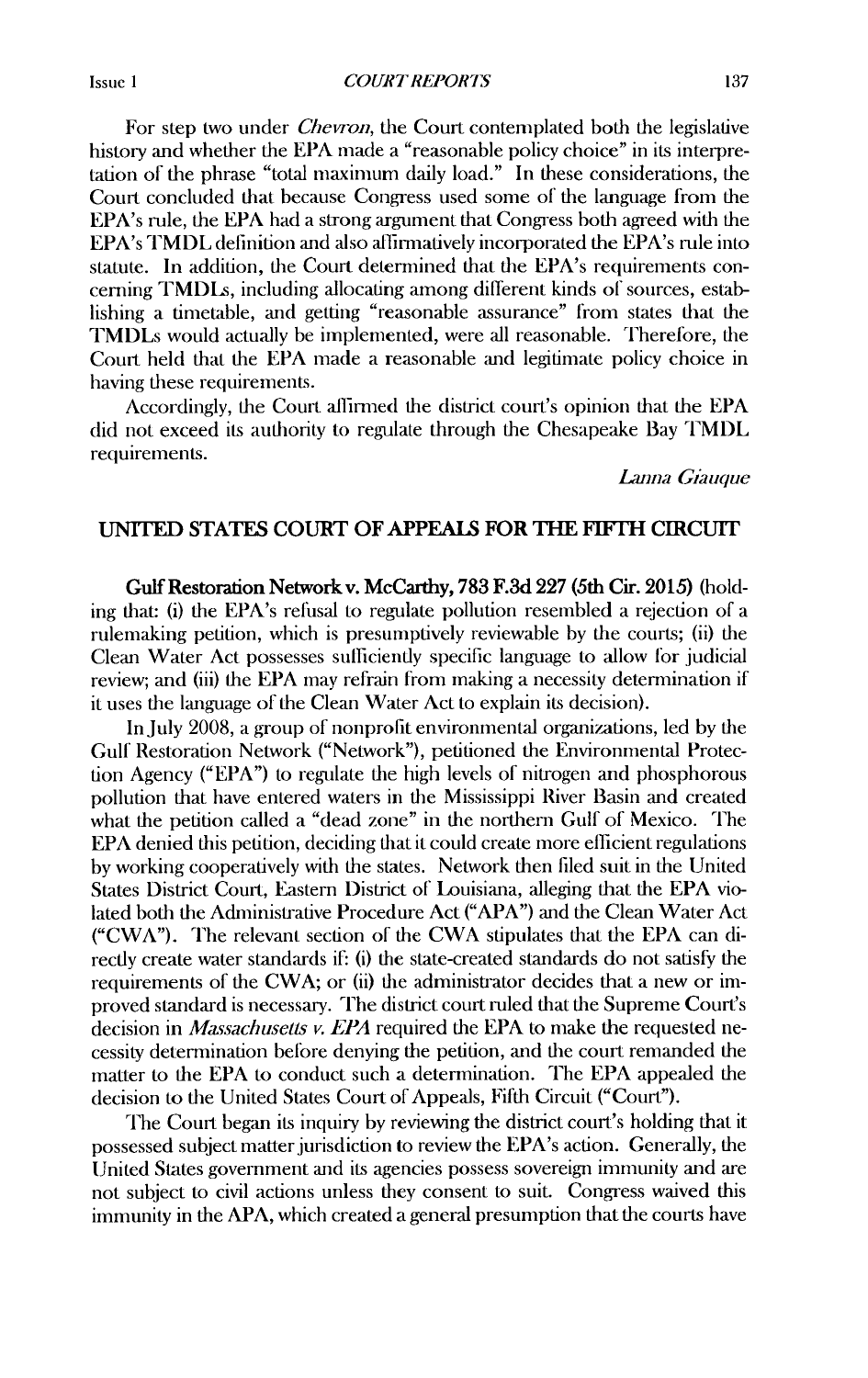the requisite jurisdiction to review final actions of an agency. The Court recognized two circumstances in which sovereign immunity remains: (i) when a statute prohibits judicial review; and (ii) when the agency action falls within the agency's legal discretion. The Court found that the first circumstance did not apply in this case, and that the second circumstance could only apply to agency actions for which the applicable statute provides no "meaningful standard" of review.

Before considering whether the CWA provided a meaningful standard of review, the Court considered whether this type of agency action was categorically reviewable, presumptively reviewable, or presumptively unreviewable. When an agency acts affirmatively, the courts apply a presumption of reviewability. Because the EPA decided *not* to act, the presumption depends on the activity in question. If the EPA refused to perform a *rulemaking function,* then the Court would consider the action presumptively *reviewable,* if the EPA refused to engage in an *enforcement action,* then the Court would consider the action presumptively *unreviewable.* The Court declined to define the EPA's action as categorically reviewable, as Network argued, and instead the Court found that judicial review should only occur after careful review of the statute.

Next, to determine which presumption applied, the Court considered whether the EPA's actions resembled denial of a rulemaking petition or an enforcement action. Due to the breadth of Network's request to regulate pollution, the Court held that the EPA's refusal to conduct such regulation aligned with a denial of a rulemaking petition. The Court rejected the EPA's comparison to an issuance of a Notice of Deficiency ("NOD"), a mechanism of the Clean Air Act that the Court held to be an enforcement action in its prior decision in *Public Citizen, Inc. v. EPA.* The Court distinguished the NOD as a punitive measure to correct inadequate state measures. The Court turned to the language of the CWA, which uses the word "or" to separate the EPA's power to correct state inadequacies from its power to conduct a necessity determination. The Court found that this disjunctive indicates that the necessity determination does not require any finding of state inadequacies. The Court noted that an action to correct state inadequacies would reflect an enforcement action, but the necessity determination more closely resembles a rulemaking feature. The Court also considered the consequences of noncompliance with each measure: the **EPA** may sanction states for failure to correct inefficiencies after the agency issues an NOD, but the CWA does not authorize the EPA to impose any sanctions for noncompliance. Finally, the Court described the CWA's general notification process, during which the EPA must prepare and publish its proposed regulations. Unlike the sanctions following an NOD, this general notification does not entail any direct notification to affected states. The Court thus concluded that the EPA's refusal to make a necessity determination resembled denial of a petition for rulemaking, not an enforcement action. 'Therefore, the action warrants a presumption of reviewability.

With this presumption in place, the Court then considered whether the language of the CWA provided a "meaningful standard" to apply when reviewing a denial of a rulemaking petition. The Court turned to *Massachusetts,* in which the Supreme Court ruled that the **EPA** may decline to exercise its rulemaking power by providing a reasonable explanation "grounded in" the language of the controlling statute, not merely a self-directed policy explanation.

ł